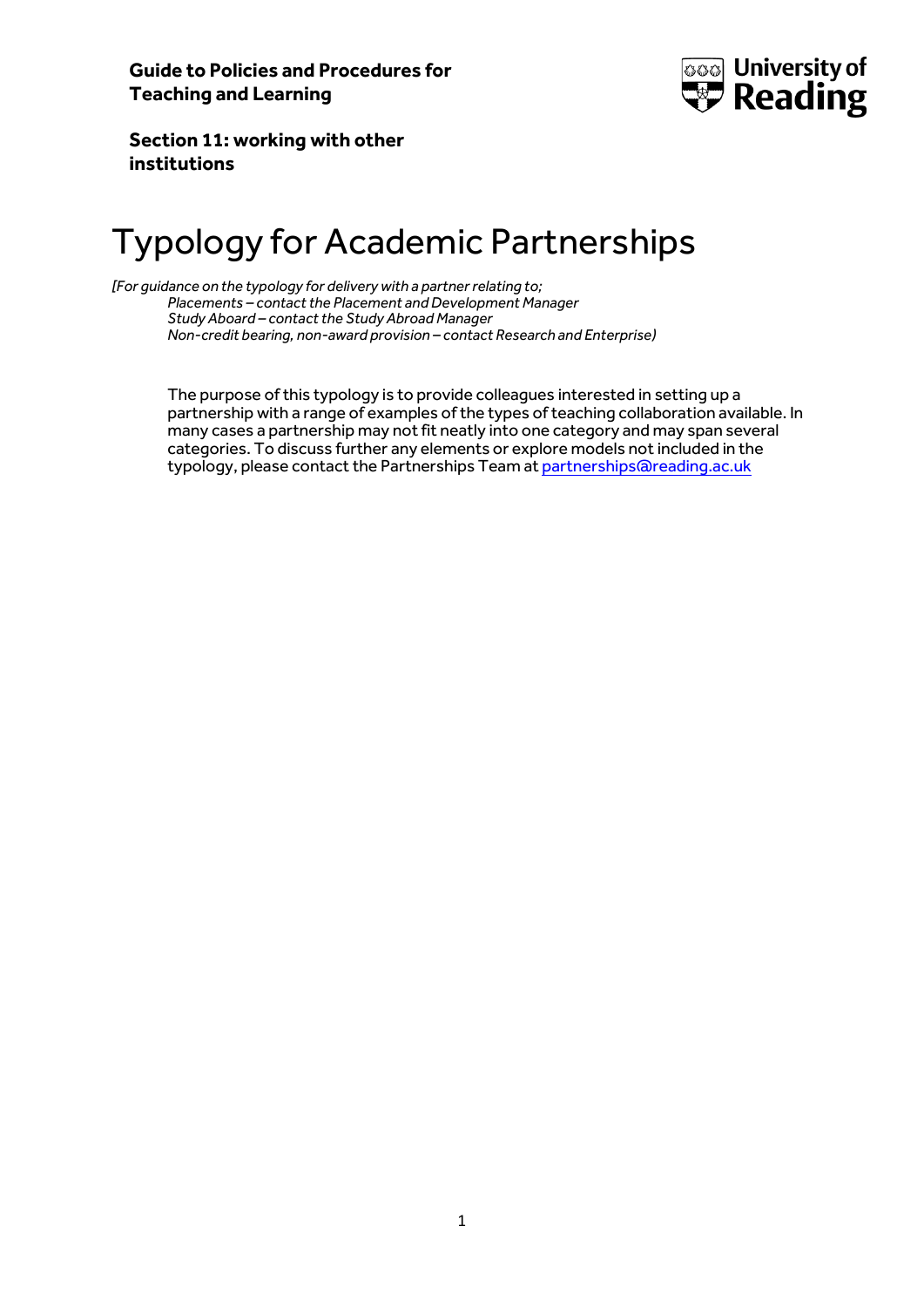| <b>Type</b>       | <b>Programme Design</b>                                                                                                                                                                         | <b>Programme Delivery</b>                 | <b>Award</b>      | <b>Description</b>                                                                                                                                                                                                                                                                                                                                                                                                                                                            |
|-------------------|-------------------------------------------------------------------------------------------------------------------------------------------------------------------------------------------------|-------------------------------------------|-------------------|-------------------------------------------------------------------------------------------------------------------------------------------------------------------------------------------------------------------------------------------------------------------------------------------------------------------------------------------------------------------------------------------------------------------------------------------------------------------------------|
| <b>Joint</b>      | Joint                                                                                                                                                                                           | Joint                                     | Joint (one award) | A single award programme designed and<br>delivered by two or more institutions.<br>Policies and procedures are agreed jointly<br>by all partners for the specific programme.<br>Responsibility for quality assurance is<br>shared.                                                                                                                                                                                                                                            |
| <b>Dual</b>       | Both (with variability on %<br>designed)<br>Design may be based on<br>existing programmes at<br>both the University and<br>the partner with<br>adaptation in design to<br>create one programme. | Both (with variability on %<br>delivered) | Dual (two awards) | Students study one programme, made up<br>of elements designed by the University<br>and the Partner, leading to an award from<br>both institutions.<br>Students usually study at the partner and<br>may also come to the University for part of<br>their study.<br>Each award is dependent on the elements<br>delivered by the other. Each partner is<br>responsible for its own assessment and<br>quality assurance in accordance with the<br>agreement between the partners. |
| <b>Validation</b> | Partner                                                                                                                                                                                         | Partner                                   | University        | Students study part or all of a programme<br>at a partner which leads to a University<br>degree. The University validates the<br>portion of the programme designed and<br>delivered by the partner.<br>The University retains responsibility for<br>quality assurance including appointment<br>of external examiners as well as<br>monitoring and review exercise.                                                                                                            |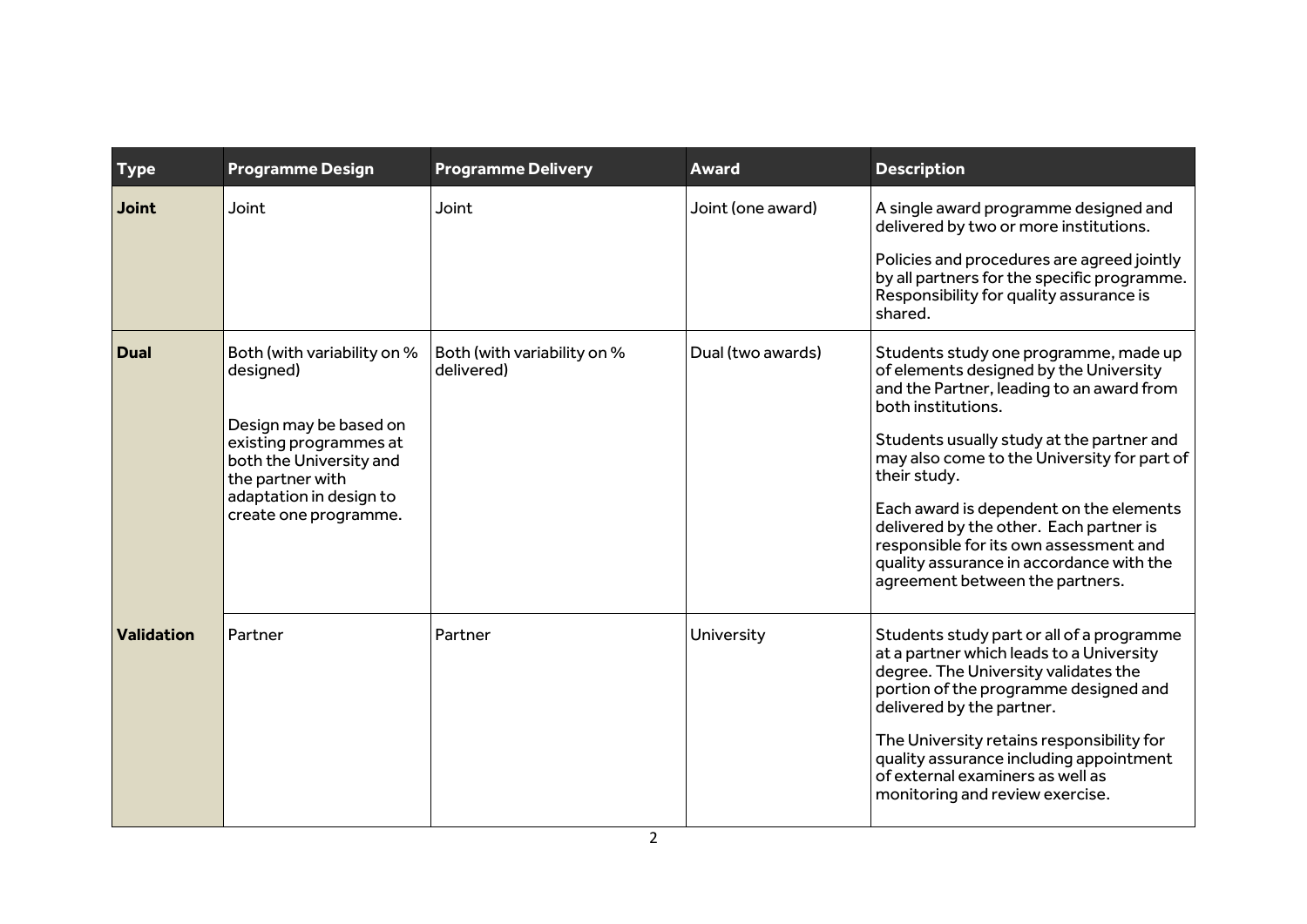| <b>Type</b>                          | <b>Programme Design</b>                                                                                                                                                                                                                                                                                              | <b>Programme Delivery</b>                                                                                                                                                                                                                                                                          | Award      | <b>Description</b>                                                                                                                                                                                                                                                                                                                                                                                                                                                                                                                                                                                                                                                                                           |
|--------------------------------------|----------------------------------------------------------------------------------------------------------------------------------------------------------------------------------------------------------------------------------------------------------------------------------------------------------------------|----------------------------------------------------------------------------------------------------------------------------------------------------------------------------------------------------------------------------------------------------------------------------------------------------|------------|--------------------------------------------------------------------------------------------------------------------------------------------------------------------------------------------------------------------------------------------------------------------------------------------------------------------------------------------------------------------------------------------------------------------------------------------------------------------------------------------------------------------------------------------------------------------------------------------------------------------------------------------------------------------------------------------------------------|
| Franchise                            | University                                                                                                                                                                                                                                                                                                           | <b>Both</b>                                                                                                                                                                                                                                                                                        | University | The University designs a programme<br>which is wholly or partly delivered with a<br>partner off campus.<br>The University retains responsibility for<br>assessment and quality assurance.                                                                                                                                                                                                                                                                                                                                                                                                                                                                                                                    |
| <b>Off-campus</b><br><b>Delivery</b> | University                                                                                                                                                                                                                                                                                                           | University                                                                                                                                                                                                                                                                                         | University | A programme is designed by the<br>University and delivered with the support<br>of a partner. The University retains full<br>responsibility for the academic delivery<br>and assessment of the programme,<br>normally facilities and student support is<br>provided by the partner.                                                                                                                                                                                                                                                                                                                                                                                                                           |
| Progression                          | Each partner responsible<br>for their own programme<br>(with variability on % of<br>overall programme<br>designed).<br>The partner is responsible<br>for first part of the<br>programme. The<br>University is responsible<br>for the second part of<br>programme once the<br>student transfers to the<br>University. | Each partner responsible for their<br>own programme (with variability<br>on % of overall programme<br>delivered)<br>The first part of the programme<br>is delivered by the partner. The<br>University delivers the second<br>part of programme once the<br>student transfers to the<br>University. | University | The University directly admits students to<br>an advanced point on a specific University<br>degree programme after a period of study<br>on a particular programme at the Partner<br>Institution.<br>Students have the right to apply to the<br>University and on successful admittance,<br>credits earnt at the partner are recognised<br>as suitable content for advanced<br>admission. Students undergo the<br>standard University admissions process<br>and are admitted based on requirements<br>outlined in the agreement between<br>partners. These admission requirements<br>are based on curriculum mapping. (This is<br>effectively a formal arrangement for the<br>recognition of prior learning.) |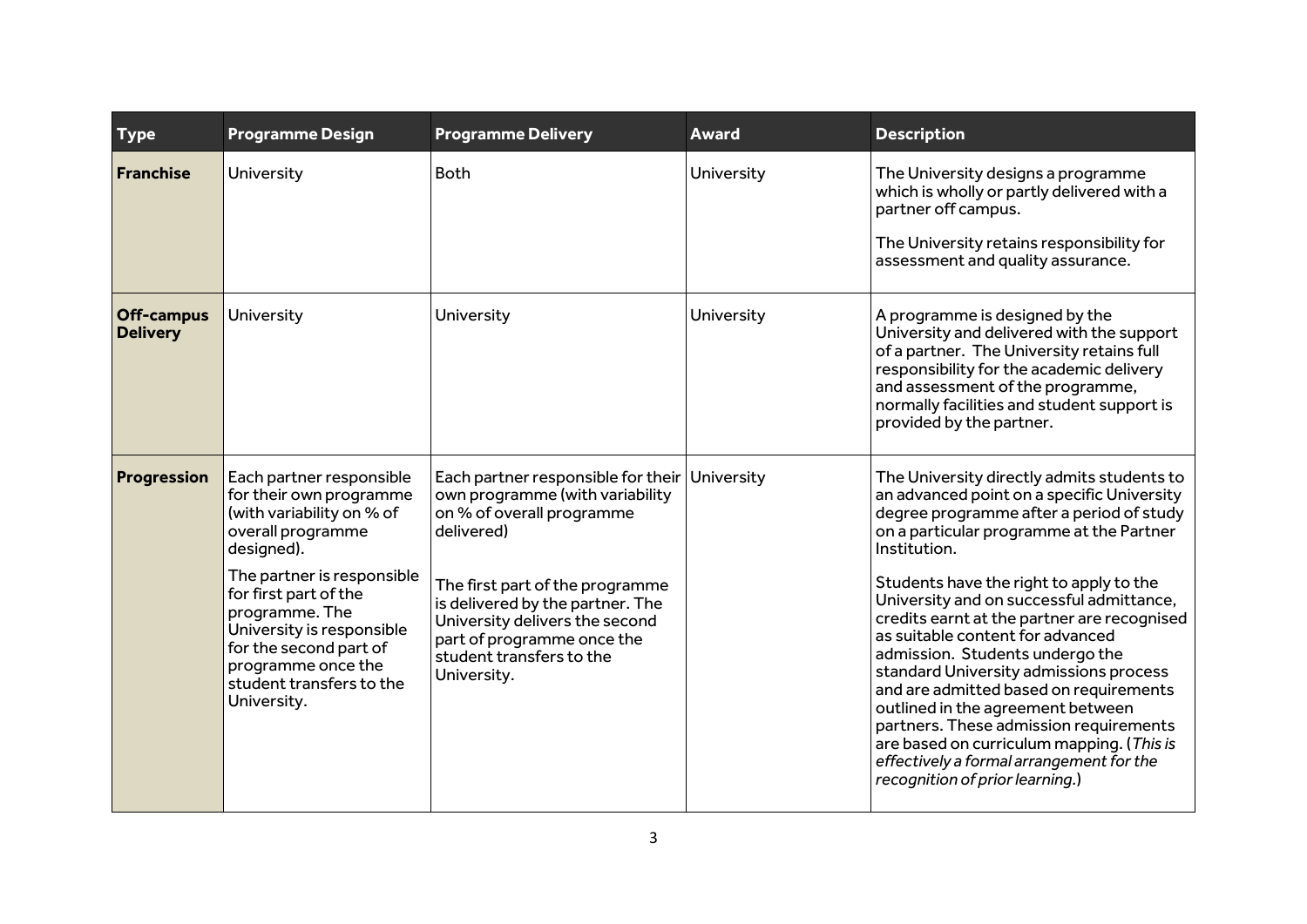| <b>Type</b>         | <b>Programme Design</b>                                                                                                                                                                                                                                                                     | <b>Programme Delivery</b>                                                                                                                                                                                                                                                             | <b>Award</b> | <b>Description</b>                                                                                                                                                                                                                                                                                                                                                                                                                                                                                                                                                                                                                                                                                                                                                                                                                                                                                                                                                                                                                                                         |
|---------------------|---------------------------------------------------------------------------------------------------------------------------------------------------------------------------------------------------------------------------------------------------------------------------------------------|---------------------------------------------------------------------------------------------------------------------------------------------------------------------------------------------------------------------------------------------------------------------------------------|--------------|----------------------------------------------------------------------------------------------------------------------------------------------------------------------------------------------------------------------------------------------------------------------------------------------------------------------------------------------------------------------------------------------------------------------------------------------------------------------------------------------------------------------------------------------------------------------------------------------------------------------------------------------------------------------------------------------------------------------------------------------------------------------------------------------------------------------------------------------------------------------------------------------------------------------------------------------------------------------------------------------------------------------------------------------------------------------------|
| <b>Articulation</b> | Each partner responsible<br>for their own programme<br>(with variability on %<br>designed)<br>The partner is responsible<br>for first part of the<br>programme. The<br>University is responsible<br>for the second part of<br>programme once the<br>student transfers to the<br>University. | Each partner responsible for their University<br>own programme (with variability<br>on % delivered)<br>The first part of the programme<br>is delivered by the partner. The<br>University delivers the second<br>part of programme once the<br>student transfers to the<br>University. |              | The University directly admits students to<br>an advanced point on a specific University<br>degree programme after a period of study<br>on a specified programme at the Partner<br>Institution.<br>Students are entitled to automatically<br>transfer onto the advanced stage of the<br>degree on reaching outlined transfer<br>requirements. These transfer<br>requirements are outlined in the<br>agreement between partners and are<br>based on curriculum mapping. This<br>mapping exercise identifies that the<br>content taught at the partner provides an<br>appropriate basis on which students may<br>enter a University programme at a<br>particular level.<br>These arrangements involve credit<br>accumulation and transfer, so that credit<br>achieved at the partner is transferred to<br>contribute to the programme and award<br>completed at the University.<br>The two separate components are the<br>responsibility of the respective<br>organisations delivering them but,<br>together, contribute to a single award (of<br>the degree-awarding body). |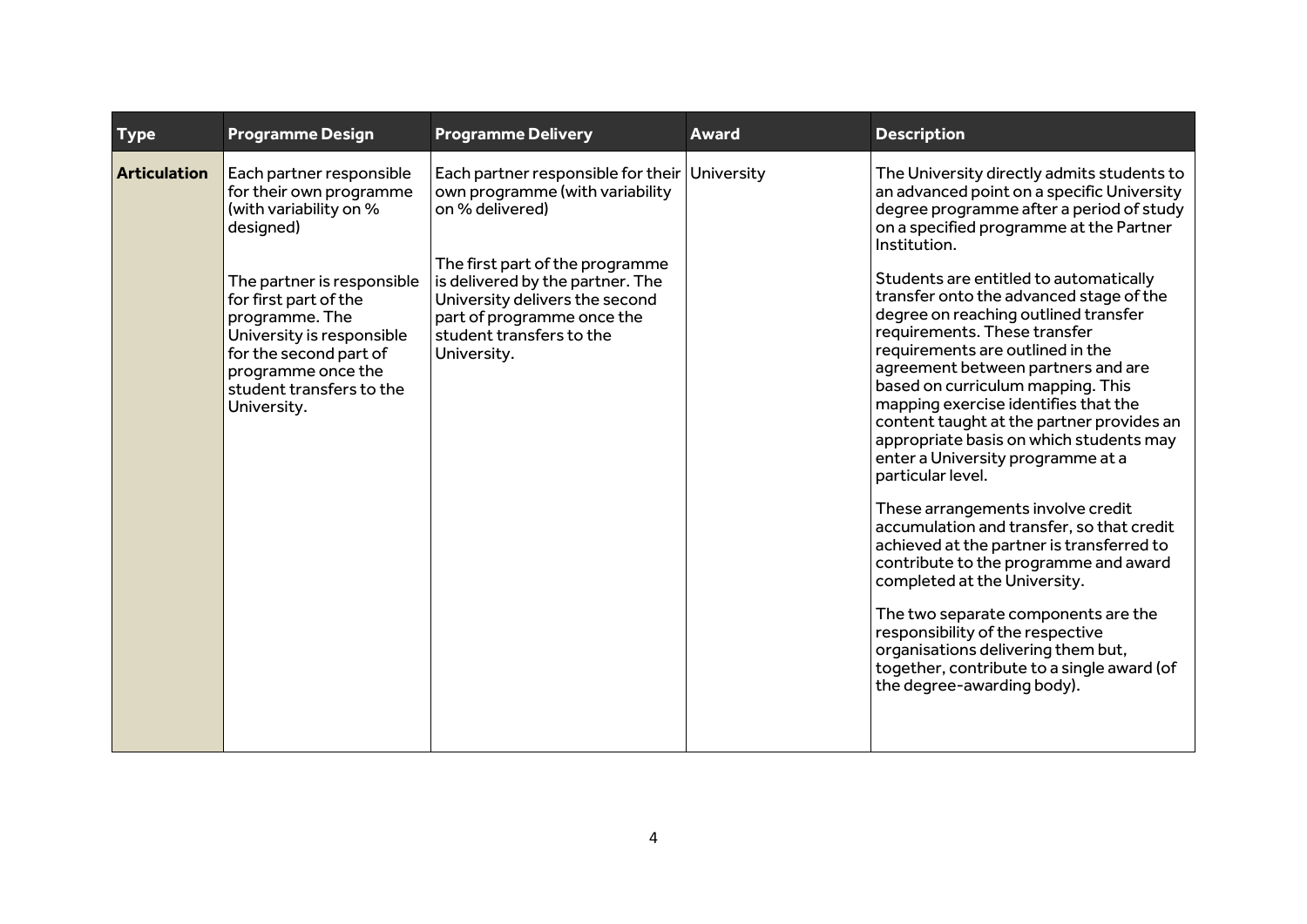| <b>Type</b>                             | <b>Programme Design</b>                                                                                                                                                           | <b>Programme Delivery</b>                                                                                                          | Award                                                       | <b>Description</b>                                                                                                                                                                                                                                                                                                                                                                                                                                                                                                                                                                                                       |
|-----------------------------------------|-----------------------------------------------------------------------------------------------------------------------------------------------------------------------------------|------------------------------------------------------------------------------------------------------------------------------------|-------------------------------------------------------------|--------------------------------------------------------------------------------------------------------------------------------------------------------------------------------------------------------------------------------------------------------------------------------------------------------------------------------------------------------------------------------------------------------------------------------------------------------------------------------------------------------------------------------------------------------------------------------------------------------------------------|
| <b>Specified</b><br><b>Articulation</b> | Partner (for portion of the<br>programme as specified in<br>the programme<br>specification)                                                                                       | Partner (for portion of the<br>programme as specified in the<br>programme specification)                                           | University                                                  | Students study part of a programme at a<br>partner which leads to a University degree.<br>The University recognises the portion of<br>the programme designed and delivered by<br>the partner. The University identifies that<br>the portion taught by the partner is at an<br>appropriate level and covers appropriate<br>learning outcomes so as to articulate to<br>the named University programme. The<br>specified elements of the programme<br>taught at the partner are outlined in the<br>Programme Specification.<br>The University retains overall<br>responsibility for quality assurance of the<br>programme. |
| $4 + 1$<br><b>Recruitment</b>           | Each institution is<br>responsible for design of<br>its own programme which<br>remains independent from<br>the partner's programme.<br>Design is based on existing<br>programmes. | Each institution is responsible for<br>delivery of its own programme<br>which remains independent from<br>the partner's programme. | Both - each institution<br>awards for its own<br>programme. | Students undertaken a specified<br>undergraduate degree at the partner and<br>on reaching a required threshold, are<br>supported in applying for a specified<br>University Masters programme.<br>Students undergo the standard University<br>admissions process.                                                                                                                                                                                                                                                                                                                                                         |